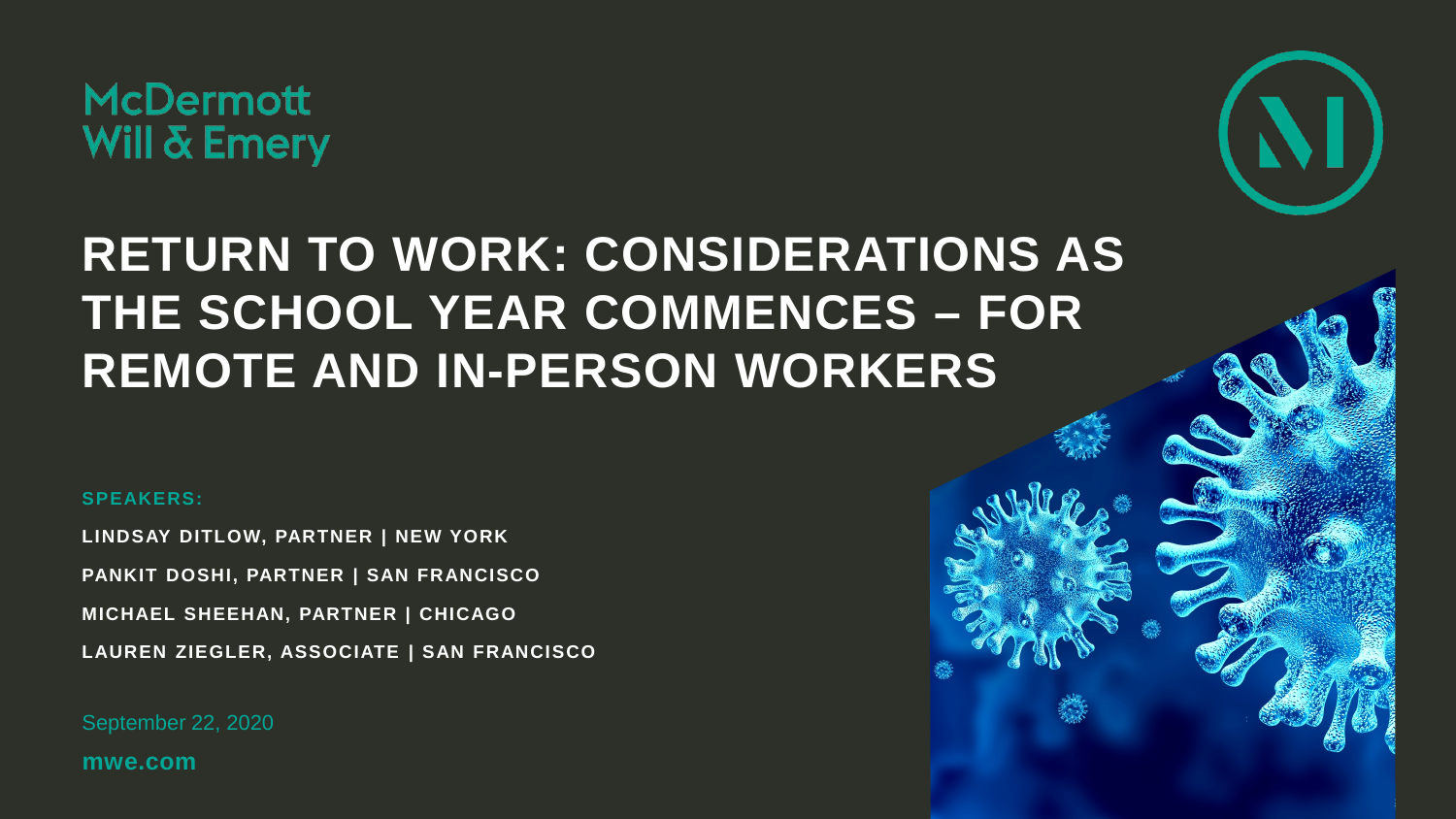# AGENDA AND SPEAKERS

- **Background on the FFCRA**
- ▶ State law requirements for employers outside of FFCRA
- Effect of recent DOL guidance on the FFCRA
- Legal issues and practical considerations for granting employee leave / telework requests for childcare

**Note regarding Q&A:** please use the Q&A feature in the Zoom window to submit your questions. All attendees will be muted and will be unable to verbally ask questions. Questions answered during the call will not be attributed to the participant who submitted the question. In the event we are unable to address all questions due to the time constraints, we will follow-up with you after the webinar.



Lindsay Ditlow Partner, New York Employment Practice



Pankit Doshi Partner, San Francisco Employment Practice



Mike Sheehan Partner, Chicago Employment Practice



Lauren Ziegler Associate, San Francisco Employment Practice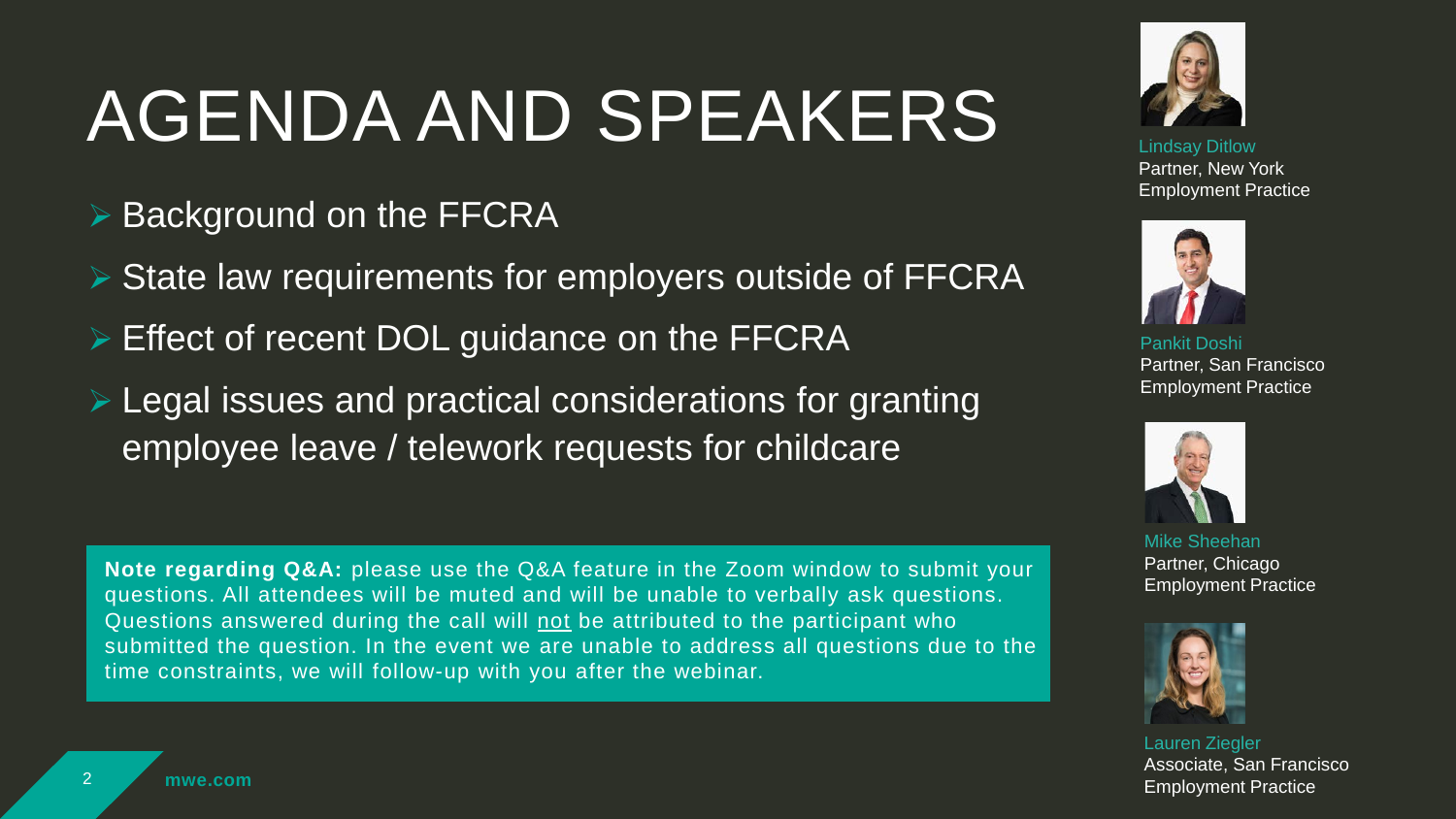### FAMILIES FIRST CORONAVIRUS RESPONSE ACT (FFCRA)

- Took effect April 1, 2020; remains in effect through December 31, 2020
- Employers with up to 500 employees are covered by FFCRA
	- Exemption from some provisions for employers with less than 50 employees
	- Reimbursable to employer through payroll tax credit
- There are two "buckets" of leave available under the FFCRA:
	- Emergency Paid Sick Leave (EPSL)
		- **Provides up to 80 hours of paid leave**
		- New leave entitlement that is provided in addition to any leave available under federal, state, or local law
	- Expanded Family and Medical Leave (EFMLA)
		- Provides up to 12 weeks of leave (first 2 weeks are unpaid, but an employee can use EPSL during this time)
		- Available EFMLA depends on how much FMLA leave the employee has already used during the employer's 12-month measurement period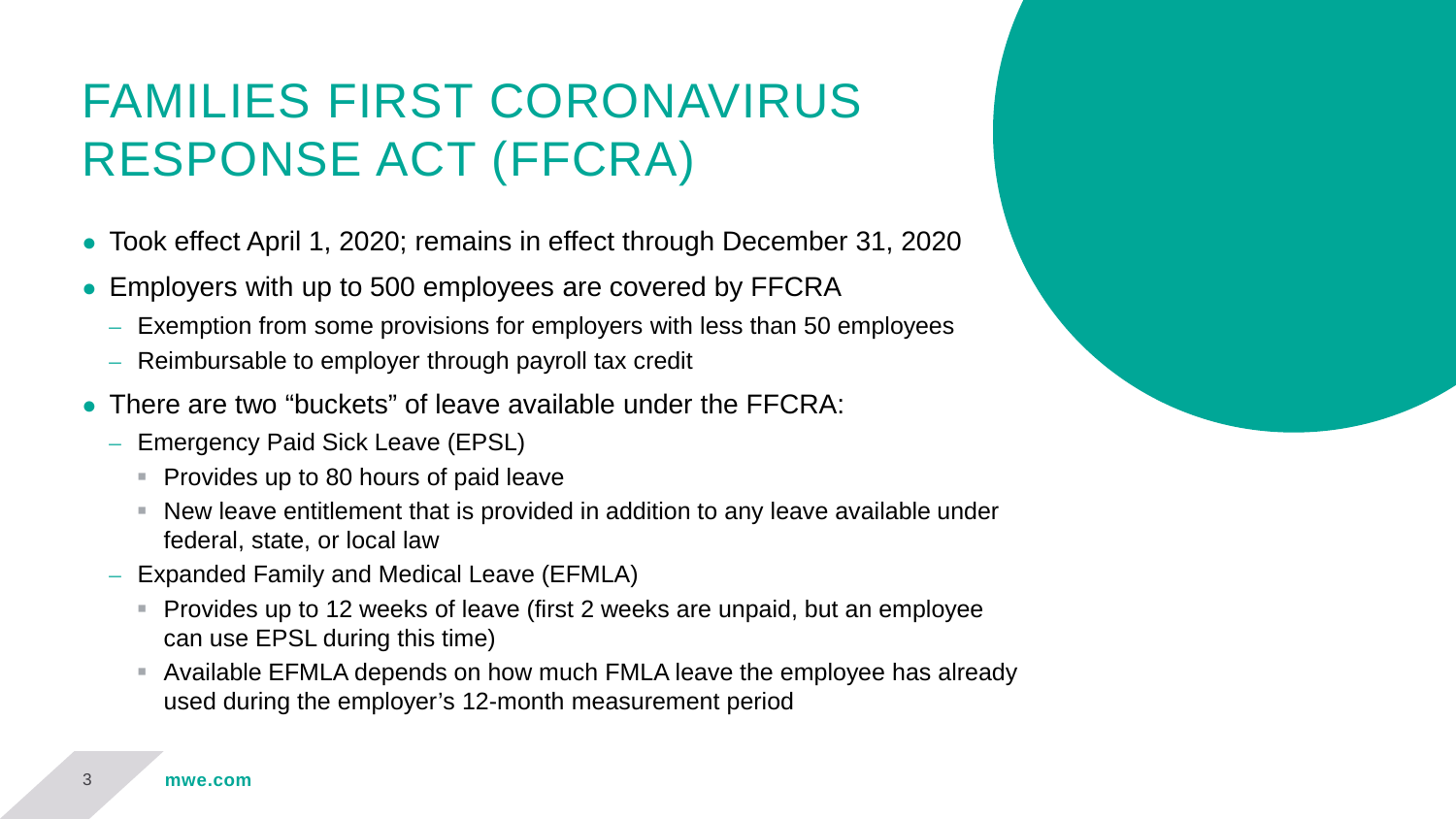### THERE ARE SIX QUALIFYING REASONS FOR LEAVE UNDER THE FFCRA

1. Employee subject to a quarantine or isolation order

- 2. Employee advised by health care provider to self-quarantine
- 3. Employee is experiencing COVID-19 symptoms and seeking medical diagnosis
- 4. Employee is caring for an individual described in 1 or 2 above
- 5. Employee is experiencing a substantially similar medical condition

6. Employee is caring for a child whose school or place of care is closed (or child care provider is unavailable) for reasons related to COVID-19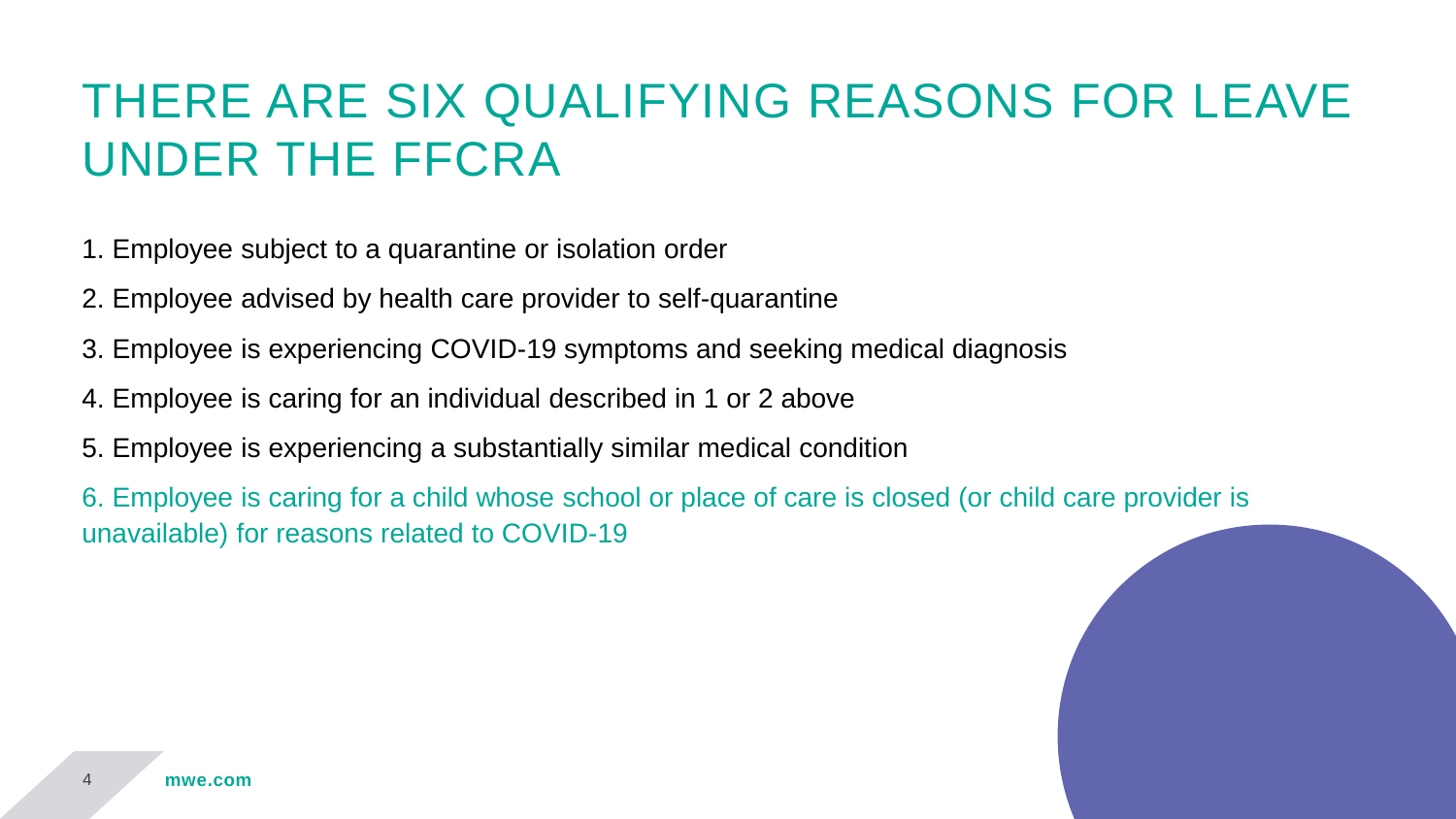### TODAY'S FOCUS: LEAVE FOR CHILDCARE OBLIGATIONS

- Back to school season brings an array of challenges for employers and employees
	- Many employees have already used up their COVID related leave
	- School reopenings (and sudden closures for COVID-19 outbreaks) create volatile scheduling issues for employers
	- Employees requesting to work remotely brings logistical, privacy, and compliance challenges for employers
- Employers need to understand and navigate the current leave requirements regarding childcare obligations
- Employers need practical solutions to guide them through these uncharted waters

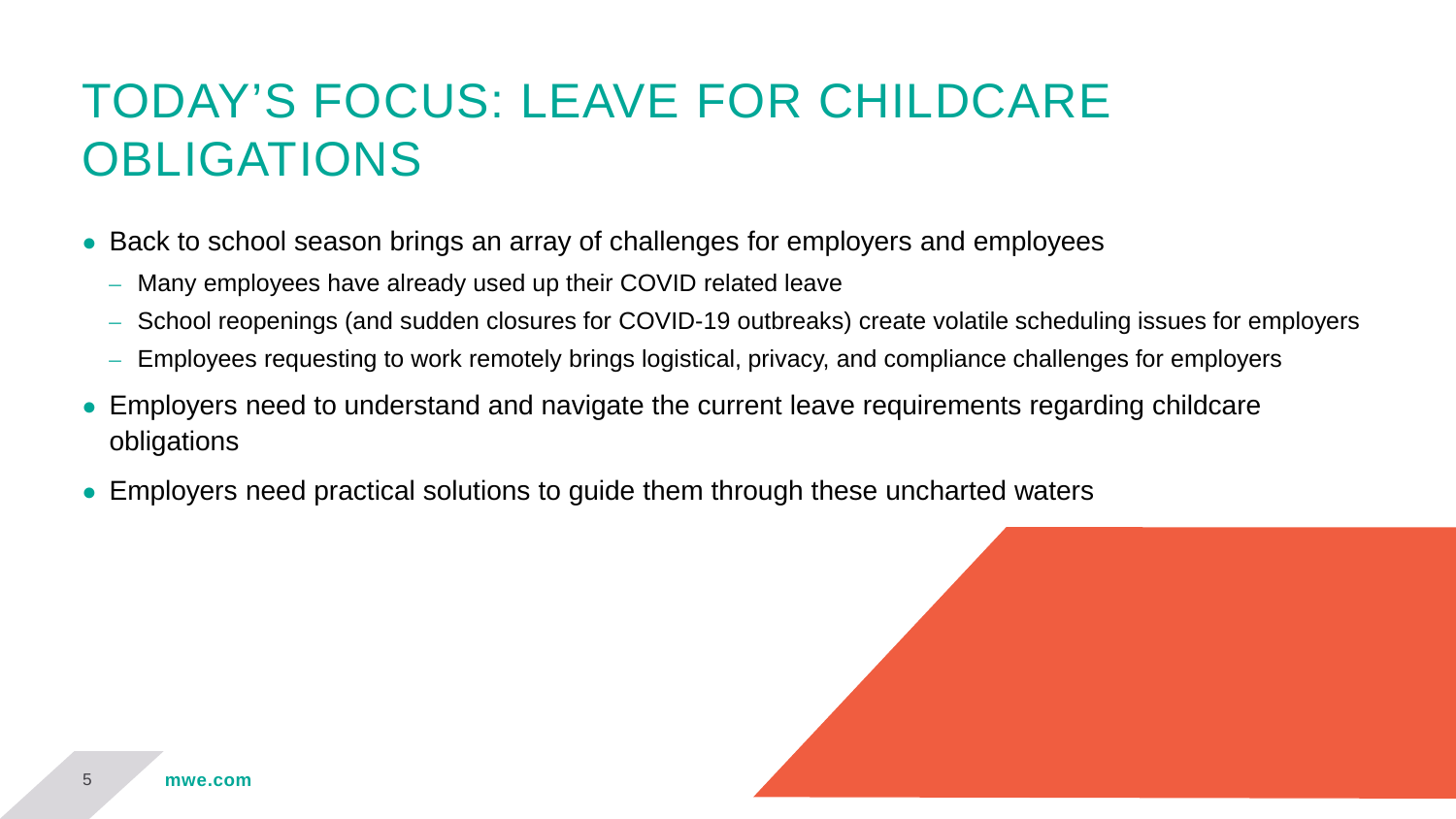#### STATE AND LOCAL COVID-19 LEAVE

- Several states enacted laws providing paid sick leave to employees not covered by the FFCRA
- Terms vary depending on state / county / city
- Generally applies to employers with 500+ employees
- Many are identical or very similar to FFCRA obligations
	- Some have expansions to COVID-19 reasons (e.g. Sonoma senior care)
- Other state-required paid FMLA or sick leave may also be available
	- FFCRA leave is in addition to any leave otherwise available under federal, state, or local law but may run concurrently with other state or local COVID-19 emergency paid sick and family leave
	- Check your state and local regulations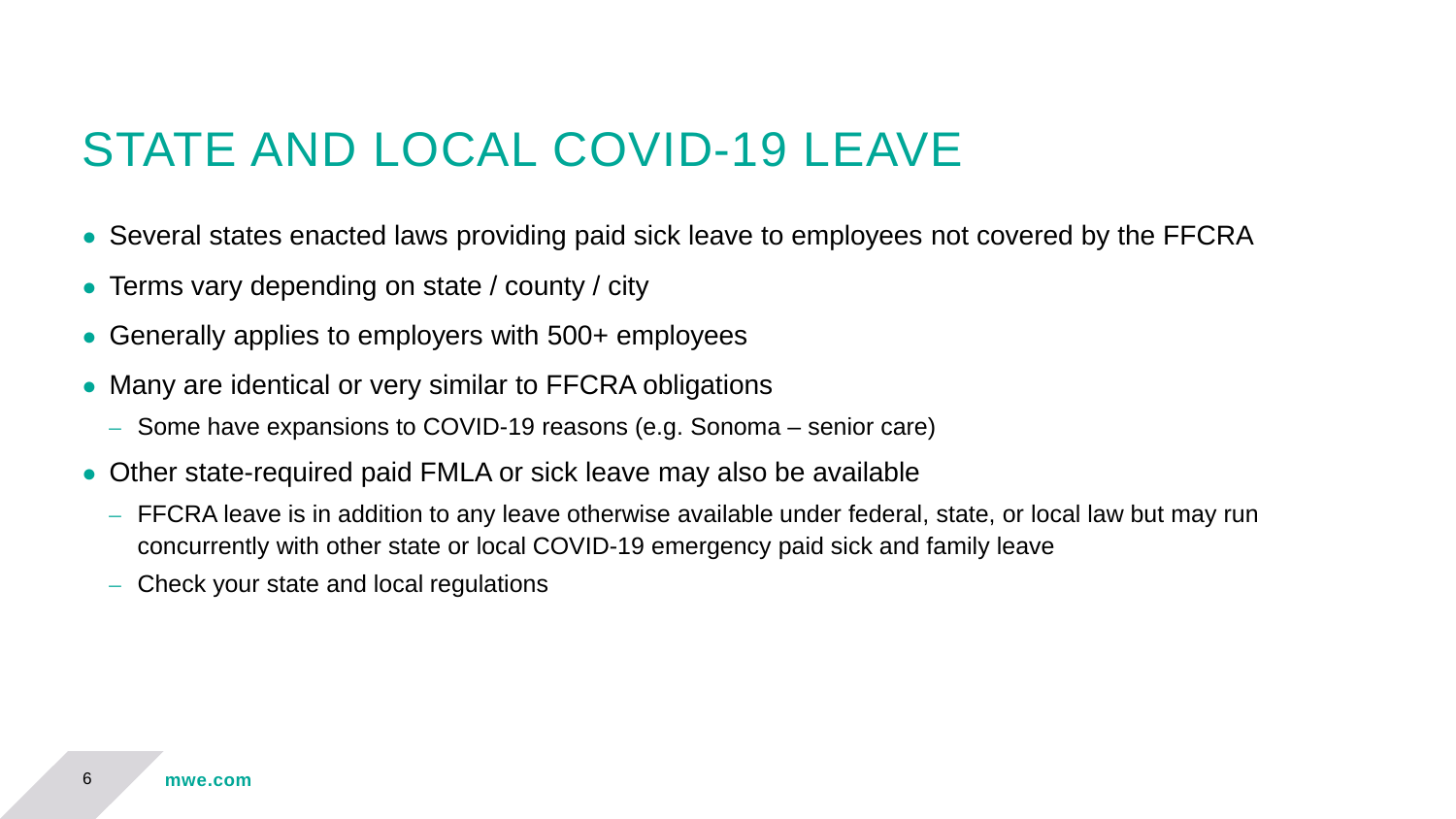# CALIFORNIA COVID-19 SUPPLEMENTAL PAID SICK LEAVE (AB 1867)

- Effective September 19, 2020 for employers with 500+ employees
- Provides 2 weeks / 80 hours for fulltime (and less for part-time) employees who:
	- Are subject to a federal, state, or local quarantine or isolation order related to COVID-19
	- Advised by a health care provider to self-quarantine or self-isolate due COVID-19
	- Prohibited from working by employer due to potential transmission of COVID-19
- Offset: If an employer has already put in place some type of COVID-19 supplemental leave, it can be credited toward California COVID-19 Supplemental Paid Sick Leave
- IMMEDIATE POSTING and NOTICE REQUIREMENTS for CA employers:
	- Must post workplace posters (California Labor Commissioner has provided a model poster)
	- Must specify the amount of available COVID-19 supplemental leave balances on employees' wage statements (by the next pay period following September 9, 2020)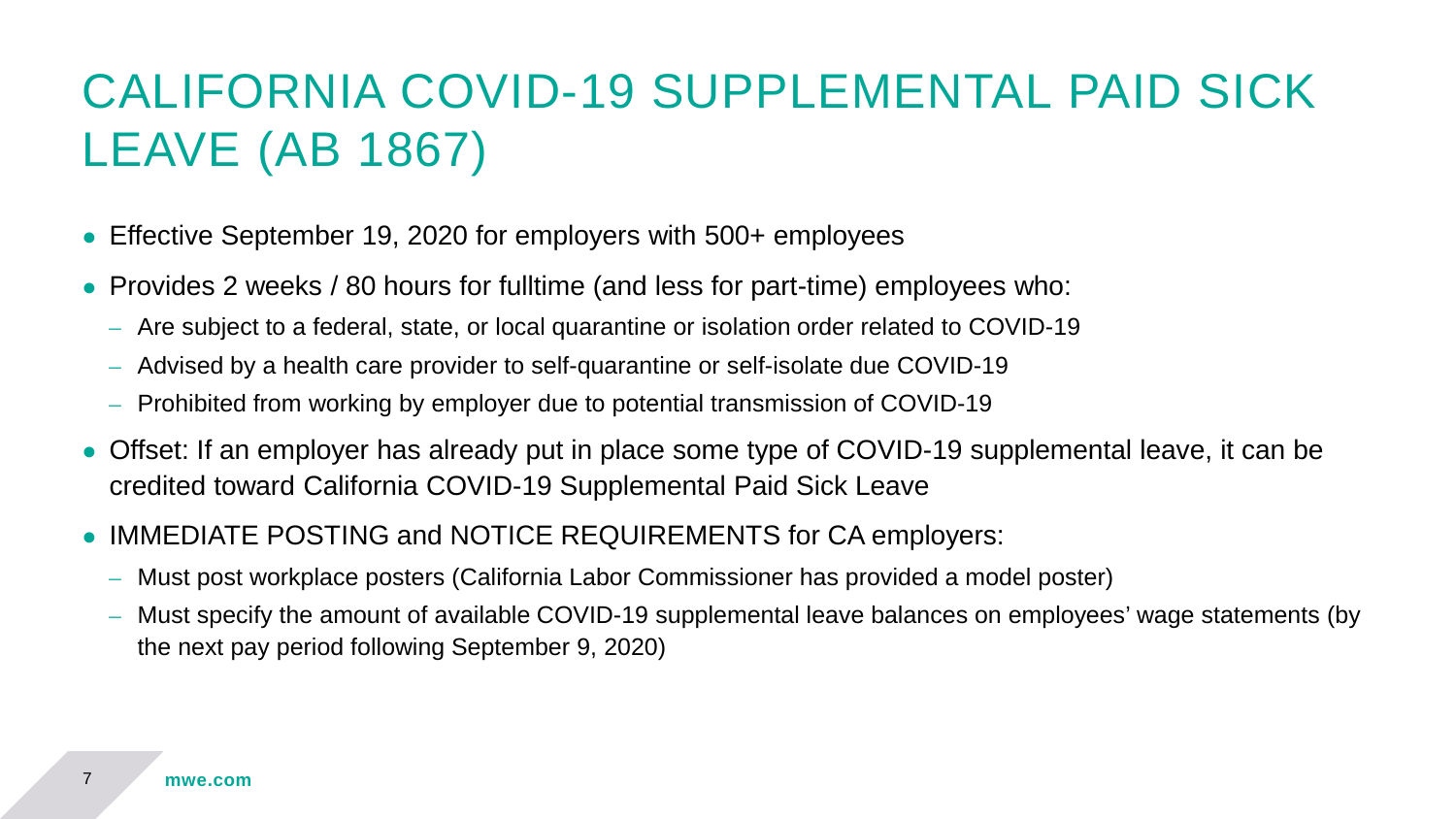#### RECENT EXPANSION TO CALIFORNIA'S FAMILY RIGHTS ACT (S.B. 1383), EFFECTIVE JANUARY 1, 2021

- Expands family member definition to include a broader set of relatives, including siblings, grandparents and grandchildren
	- Historically was limited to employee's "child," "parent", or "spouse"
- The bill also extends protections to workers who need time off when qualifying relatives (spouse, domestic partner, child, or parent) are called to active military duty
	- This was previously available under FMLA, but not CFRA
- Expressly requires employers who employ both parents of a child to grant leave to each employee
- NOTE: the bill does not require employers to pay workers while they are on leave, but rather to hold their jobs until they return, for up to 12 weeks—now for more qualifying reasons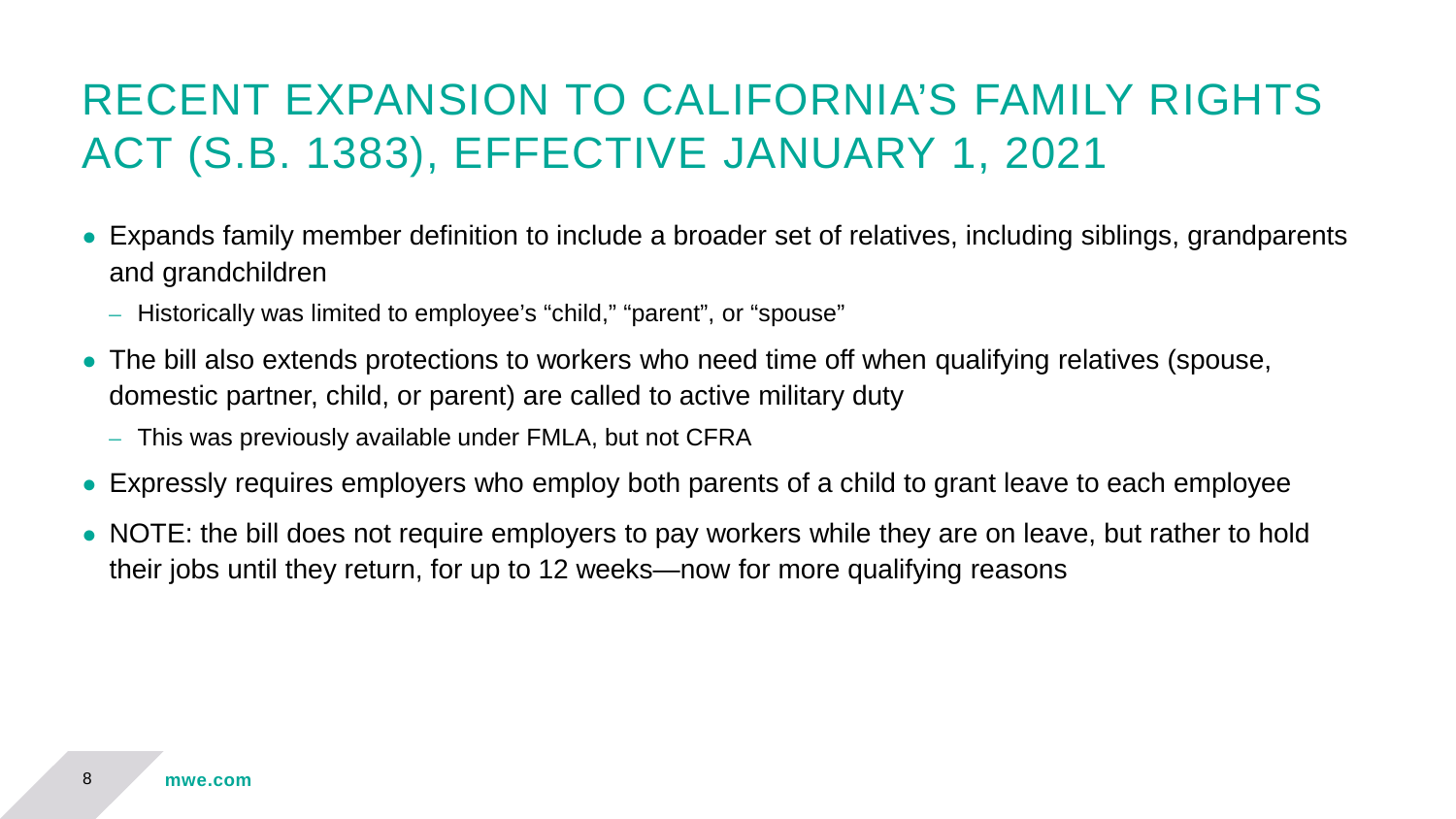#### NEW YORK PAID QUARANTINE LAW (EFFECTIVE MARCH 18, 2020)

- Requires employers to provide job protected sick leave to employees under a mandatory or precautionary quarantine or isolation order due to COVID-19
- Amount and type of leave (paid v. unpaid) depends on employer's size and annual income:
	- Less than 10 employees/\$1M annual income = unpaid leave for duration of quarantine/isolation order
	- $-$  Less than 10 employees but more than \$1M annual income  $=$  5 days paid sick leave
	- $-$  Between 11 and 99 employees  $=$  5 days paid sick leave
	- 100 or more employees  $= 14$  days paid sick leave
	- All public employers = 14 days paid sick leave
- New York employers with less than 500 employees are subject to state and FFCRA obligations
- NOTE: New York Paid Quarantine Law does not provide leave for childcare obligations, unless the child is subject to a quarantine/isolation order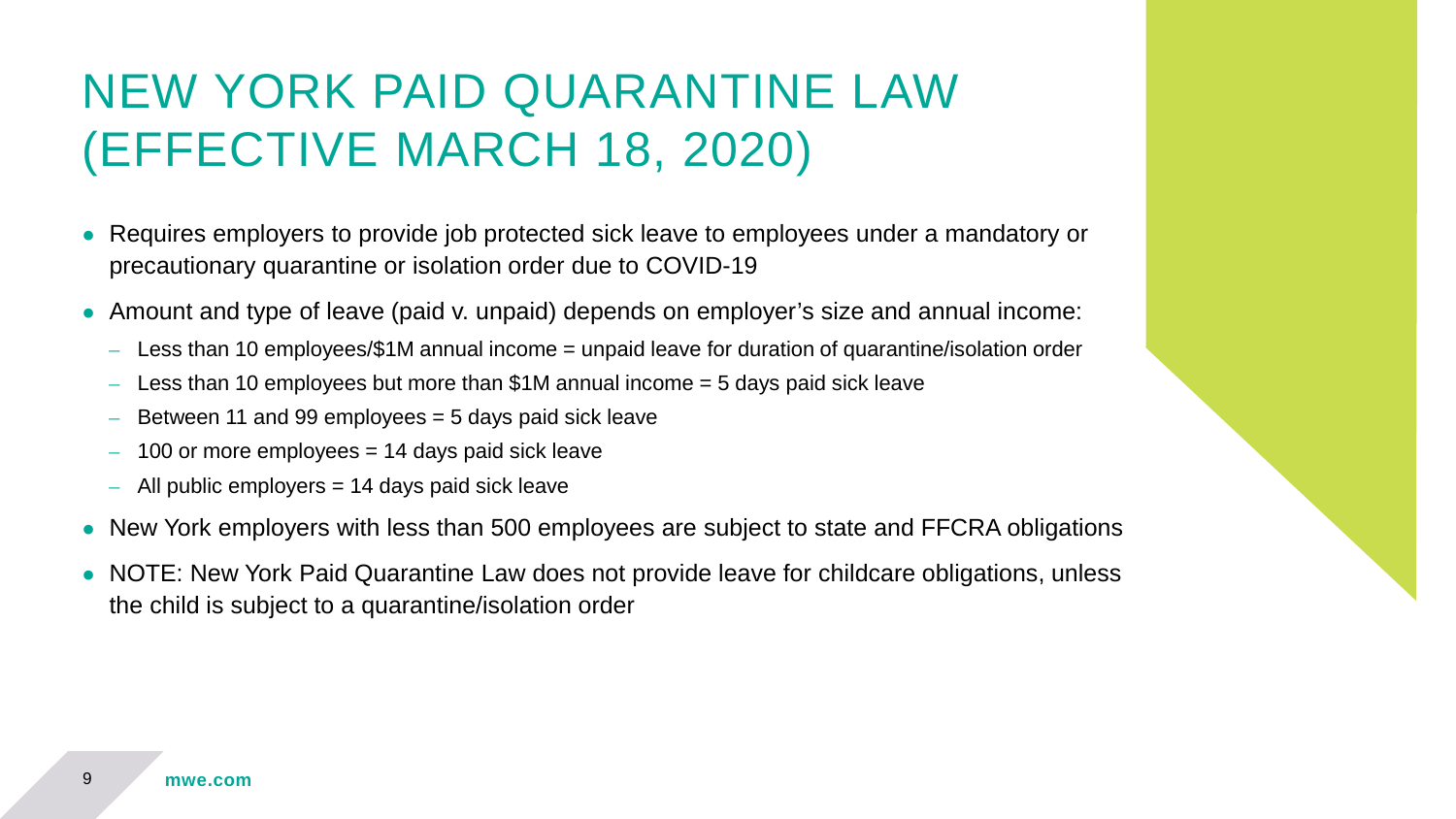### NEW, NEW YORK PAID SICK LEAVE LAW

- Goes into effect September 30, 2020 (but employers are not obligated to allow use of sick leave until January 1, 2021)
- Applies to all employers within the state but the amount of PSL varies by employer size:
	- $-$  Less than 100 employees  $=$  40 hours of PSL per calendar year
	- $-$  More than 100 employees  $=$  56 hours of PSL per calendar year
- Sick leave will accrue at a rate of 1 hour for every 30 hours worked, unless an employer frontload sick leave at the beginning of the calendar year
- Sick leave may be used for any of the following reasons:
	- For illness, injury, or health condition of the employee or an employee's covered family member
	- For diagnosis, care, or treatment of employee or family member; or
	- For various reasons when the employee or employee's family member has been the victim of domestic violence, a family offense, sexual offense, stalking, or human trafficking
- NOTE: does not provide leave for childcare obligations, unless the child is a victim as specified above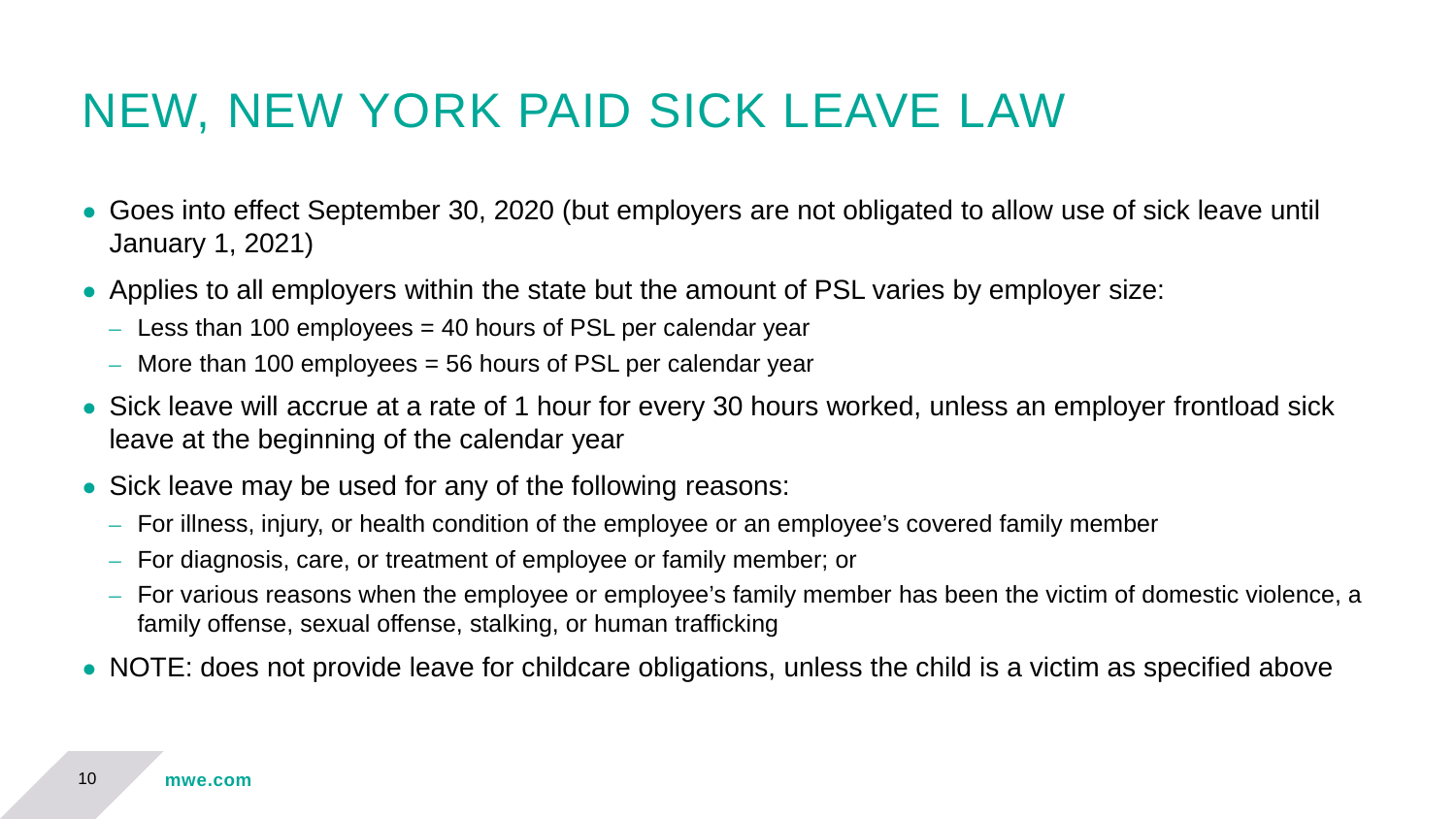### AGENDA FOR CHILDCARE LEAVE ISSUES UNDER THE FFCRA

- Recent S.D.N.Y. decision and DOL guidance in response thereto
- Who is eligible for childcare leave under FFCRA?
- When is a school "closed" for purposes of the FFCRA?
- What is "intermittent leave" for purposes of the FFCRA?
- Legal considerations for granting leave for childcare obligations
- Practical considerations for addressing employees' childcare obligations

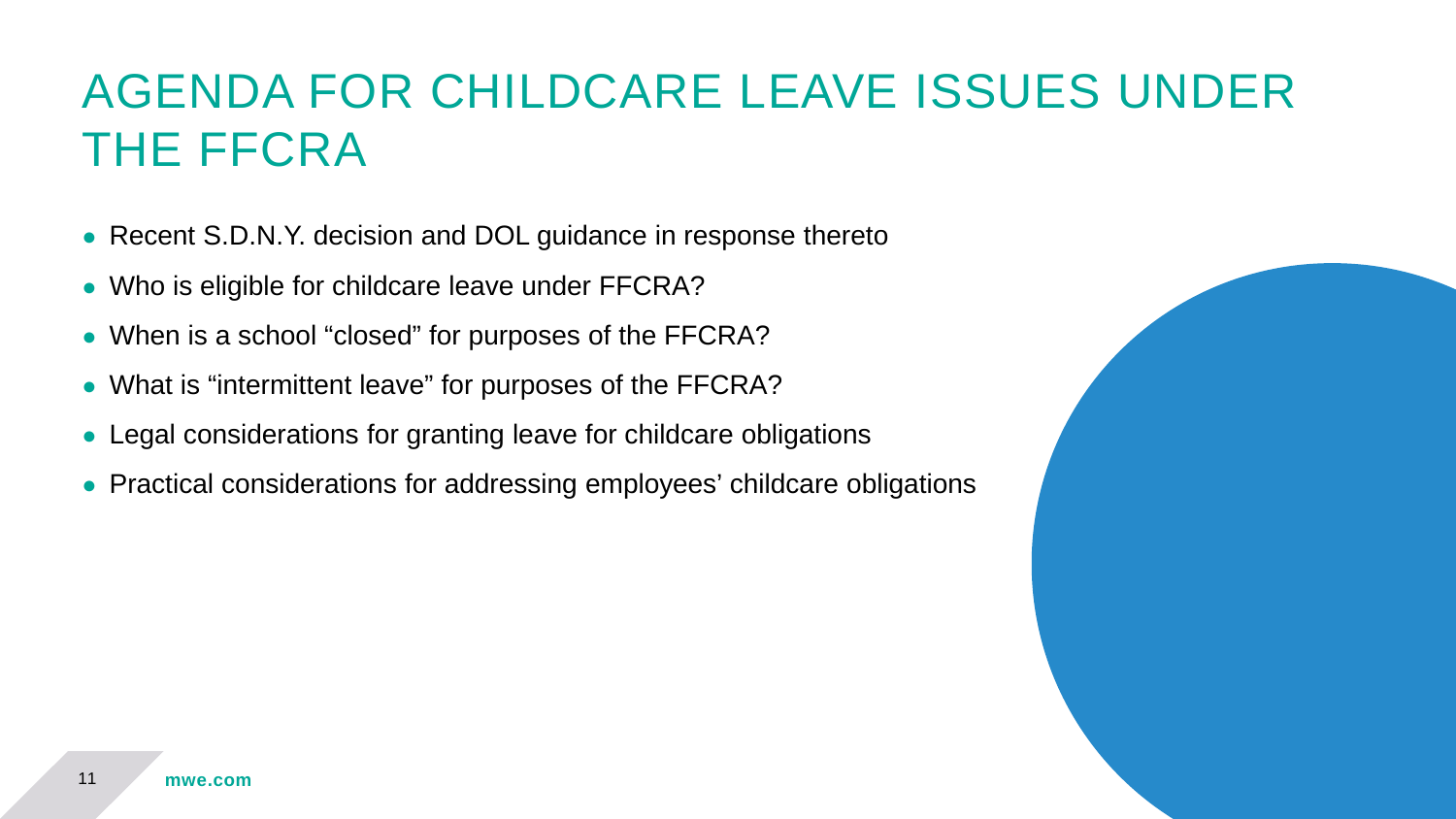#### RECENT COURT DECISION CHALLENGING THE FFCRA – QUICK BACKGROUND

- *State of New York v. United States Department of Labor*
	- On April 14, 2020, the State of New York challenged certain provisions of the FFCRA, including the:
		- "Work-availability" requirement
		- Definition of "health care provider"
		- Employer approval requirement for intermittent leave
- On August 3, 2020, the S.D.N.Y. determined that:
	- Employees who are furloughed or out of work due to an employer closure *are* covered by the FFCRA
	- Employer approval is *not* required for intermitted leave
	- The "health care provider" exemption was too narrow, thus excluding too many workers from the FFCRA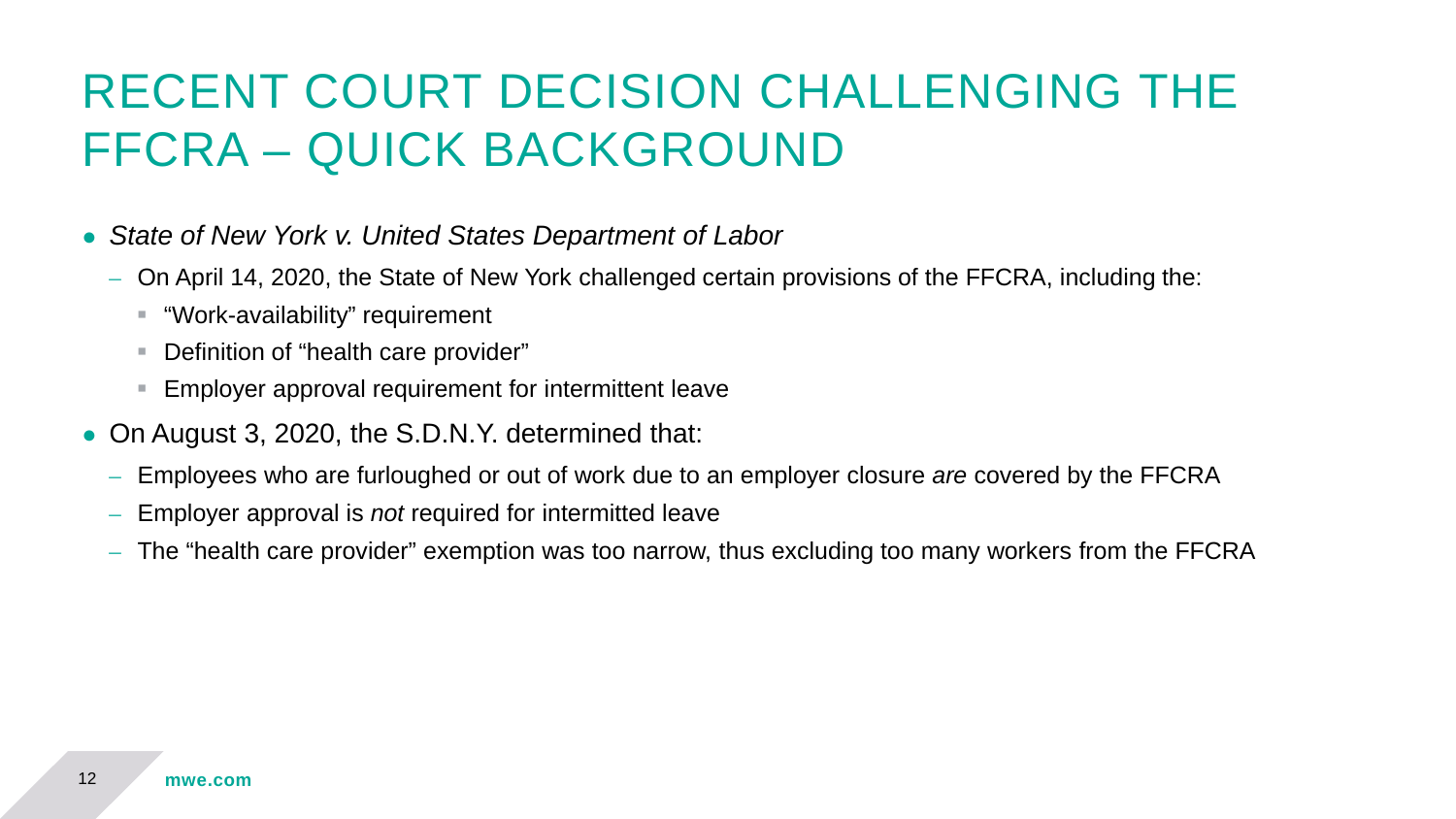### ON SEPTEMBER 11, 2020, THE DEPARTMENT OF LABOR CLARIFIED THAT:

- The FFCRA provides relief for employees who cannot work because of the six enumerated reasons, which does not include unavailability of work from the employer
	- DOL reaffirmed FFCRA leave may only be taken if the employee has work from which to take leave and are unable to telework
- Employer approval *is* required for "intermittent leave"
	- But what is intermittent leave? We'll cover that shorty…
- The definition of "health care provider" was intended broadly
	- Includes those "employed to provide diagnostic services, preventive services, treatment services, or *other services that are integrated with and necessary to the provision of patient care*"
	- Important to review any prior and current exemptions taken under this exception to ensure continued compliance with FFCRA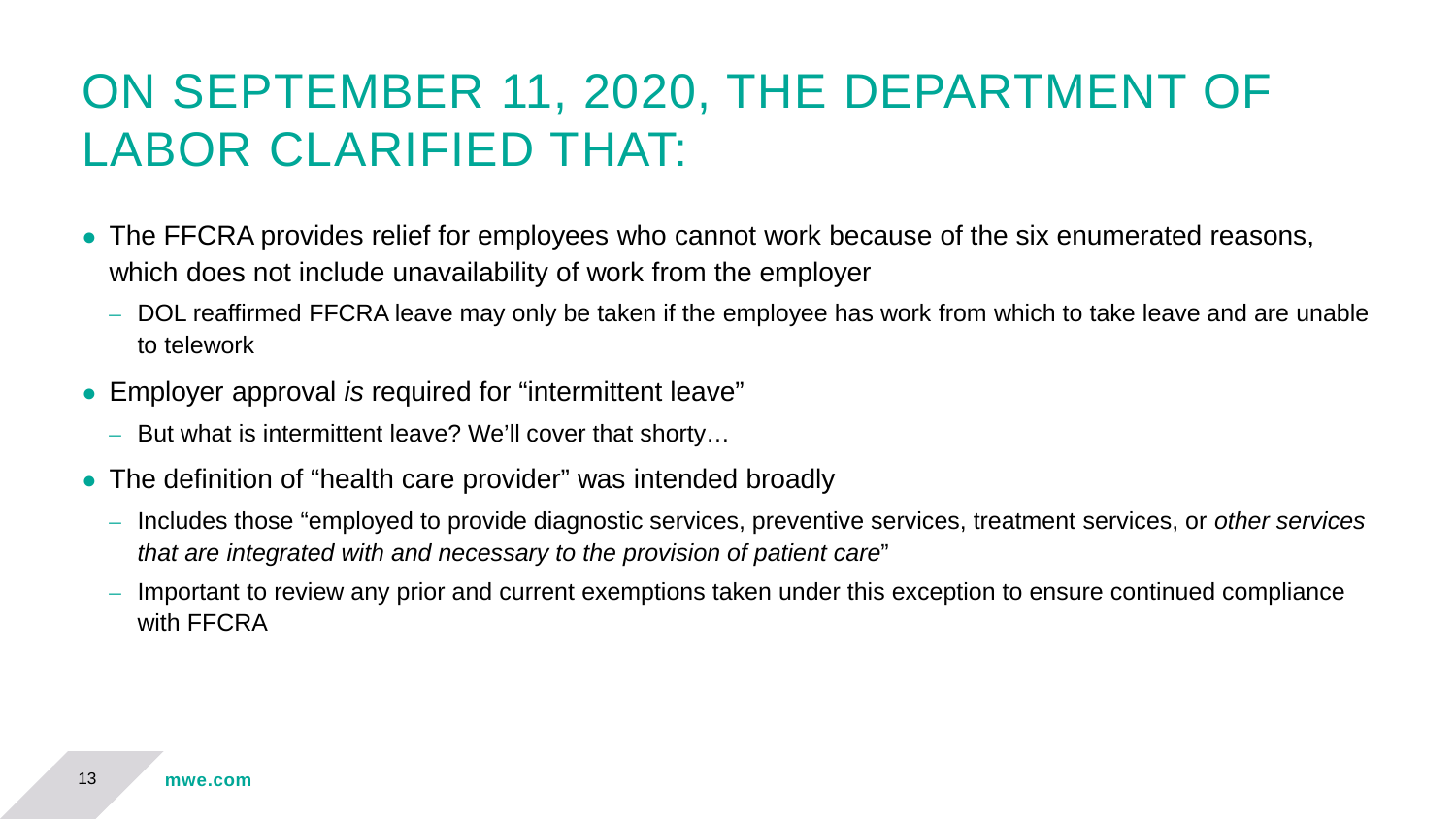# WHO IS ELIGIBLE FOR CHILDCARE LEAVE UNDER FFCRA?

- To be eligible, the employee must be:
	- (1) Primarily responsible for the child's care, and,

(2) Another "suitable individual," such as a co-parent, co-guardian, or the "usual child care provider," must not be available to provide the care the child needs

• An employee can use either bucket (EPSL or EFMLA) if unable to work or telework due to the need to care for a child

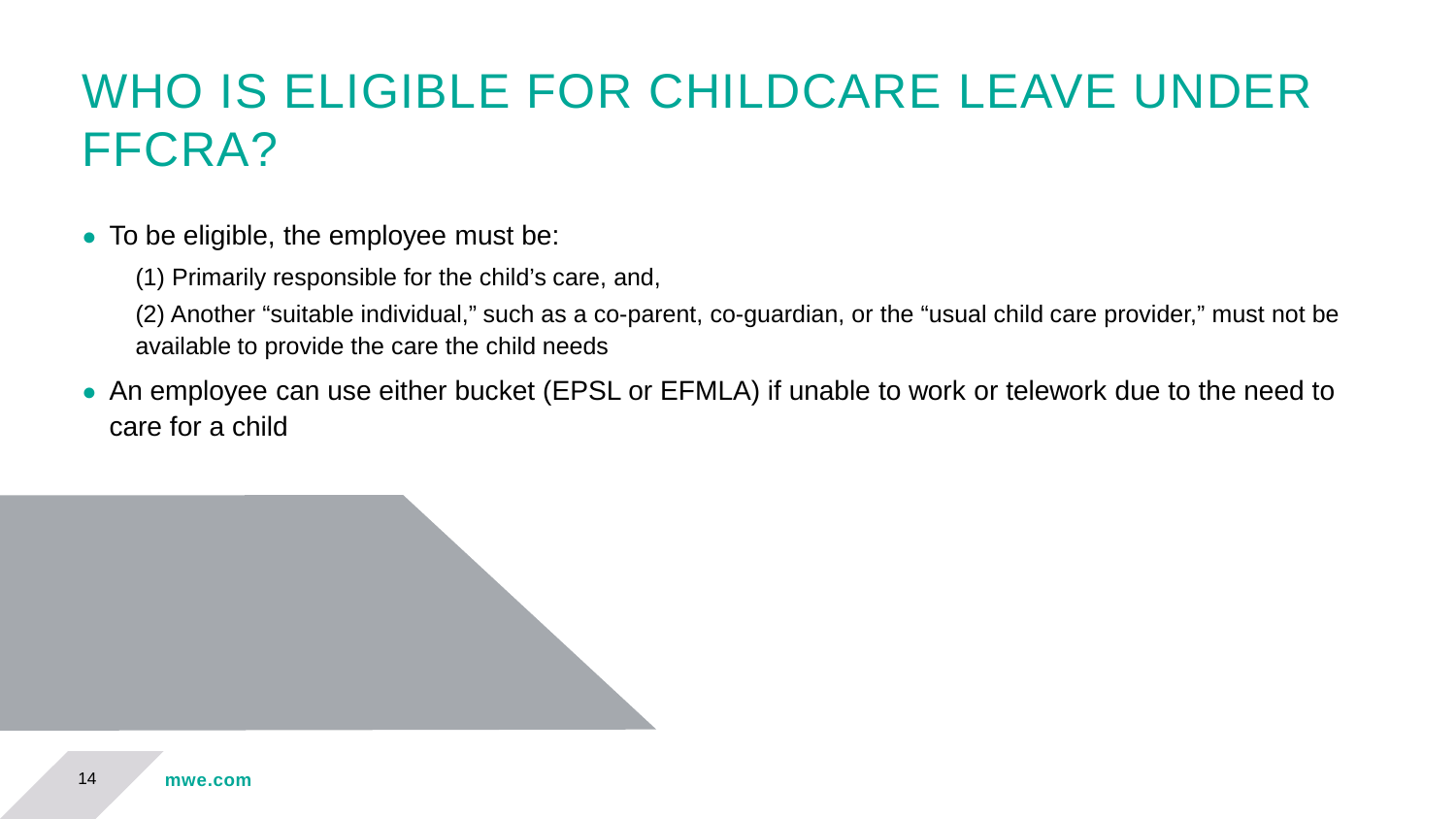#### CARING FOR A CHILD WHOSE SCHOOL IS "CLOSED"

- FFCRA is available if the employee is caring for a child whose school or place of care is "closed" for reasons related to COVID-19
- What does it mean for a school to be "closed"?
	- In-person learning not closed
	- Virtual learning only closed
	- Hybrid learning (in person and virtual) sometimes closed
- What about districts that provided for full-time in-person learning but parents opted for virtual? Is the school considered "closed" under FFCRA?
	- No. See DOL FAQ 99
	- If virtual option was selected because of child's underlying medical conditions, then traditional FMLA leave or EPSL may apply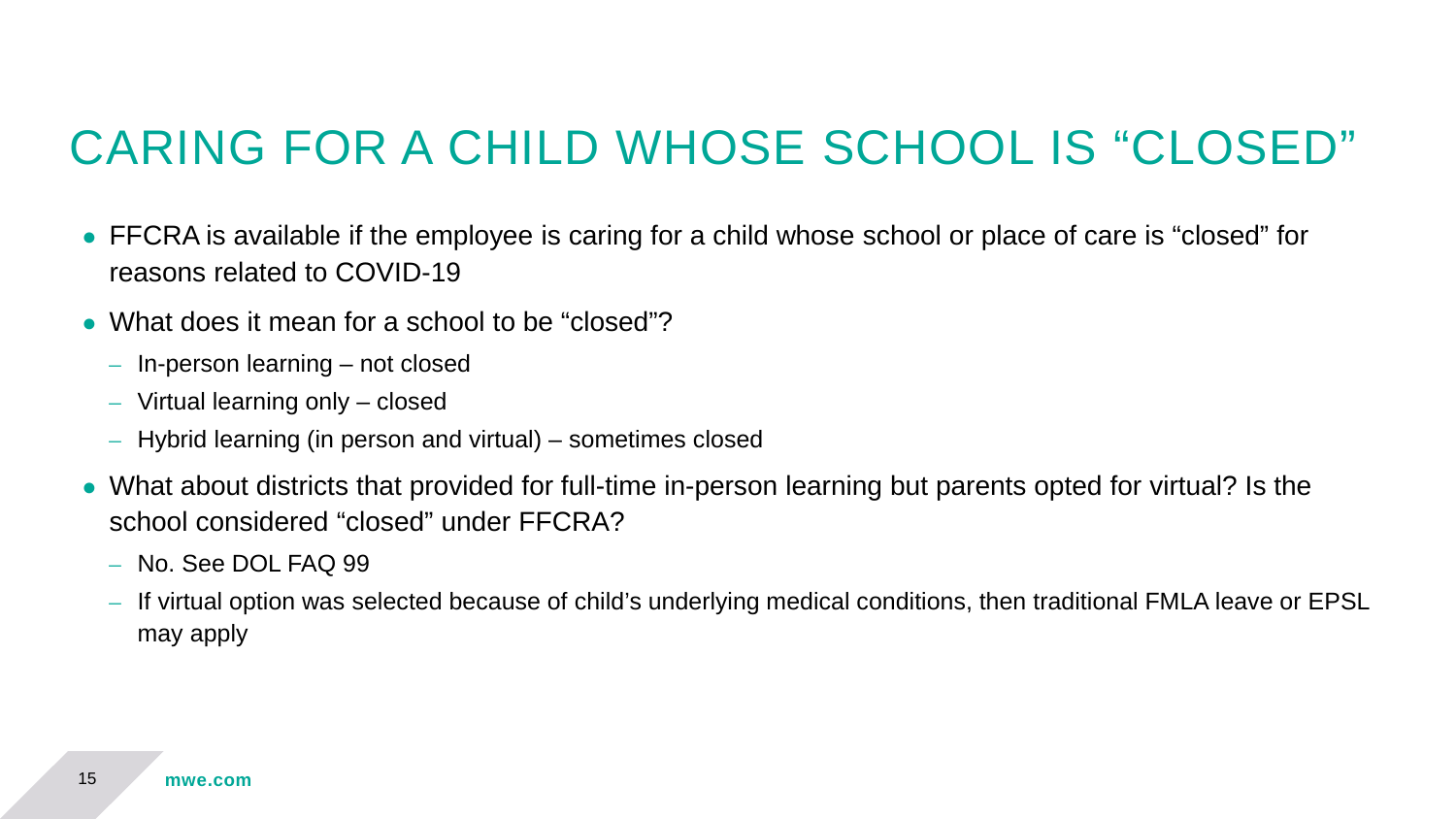#### INTERMITTENT LEAVE UNDER FFCRA

- Employer approval is required for intermittent leave
- What if employees take FFCRA leave in full-day increments to care for their children whose schools are operating on an alternate day (or other hybrid-attendance) basis?
	- Such leave is not "intermittent" under FFCRA Why?
	- For purposes of the FFCRA, the school is effectively "closed" on days the employee's child cannot attend in person, even if this occurs on alternate days (see DOL FAQ 98)
	- Takeaway: employer approval is not requited in this situation
- Cf. the employee's child attends in-person classes for half of each school day, or in-person classes every other week
	- If the employee takes FFCRA leave to care for the child during the half-days or weeks in which the child does not attend classes in person, this is considered intermittent leave that requires employer approval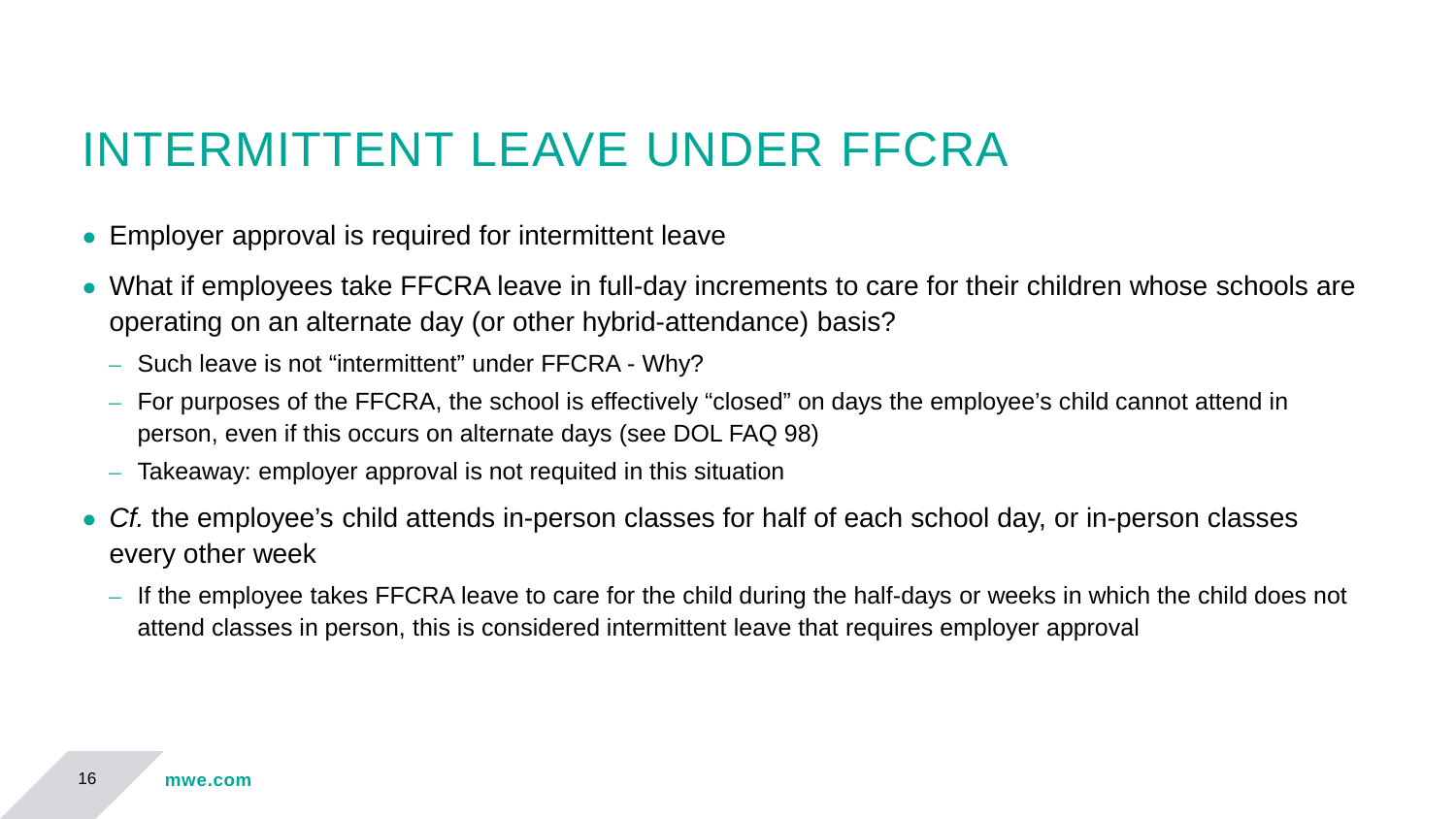#### LEGAL ISSUES WHEN GRANTING EMPLOYEE LEAVE / TELEWORK REQUESTS FOR CHILDCARE

- Privacy considerations
	- Employees working with children nearby
	- Employees may only have one computer at home and now need to share it with their children
- Meal break compliance
	- Many states have laws requiring meal breaks to be taken by specific times
	- May want to consider a telework meal break agreement
	- Carefully track hours worked and monitor meal break compliance
- Possible tax implications related to employees teleworking out of state/moving
	- Complex tax issue that often varies by state law
	- *E.g.,* employees relocating to states with no income taxes and trying to change their residency for tax withholdings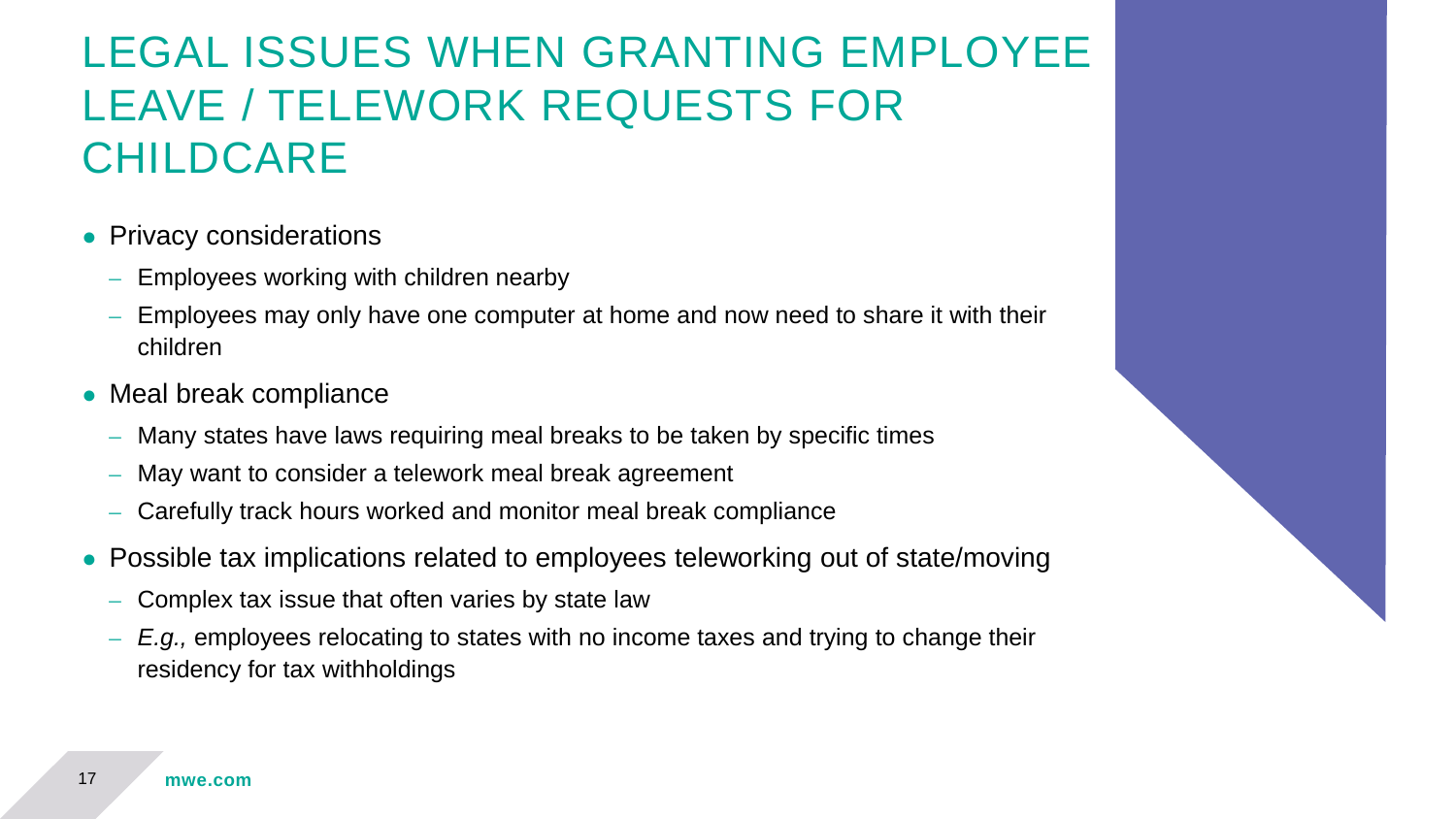# LEGAL ISSUES CONTINUED…

- Predictive scheduling laws
	- Vary by jurisdiction but generally require employers give employees notice of their schedules somewhere between 1-2 weeks in advance
		- Also requires employer notices of any changes to the employee's original schedule
	- Given the possibility of the changes in school schedules, pay close attention to predictive scheduling laws
		- Fines for noncompliance
	- Currently only Oregon has a statewide predictive scheduling law
	- There are six local laws, including San Francisco, New York City, Chicago, Seattle, Philadelphia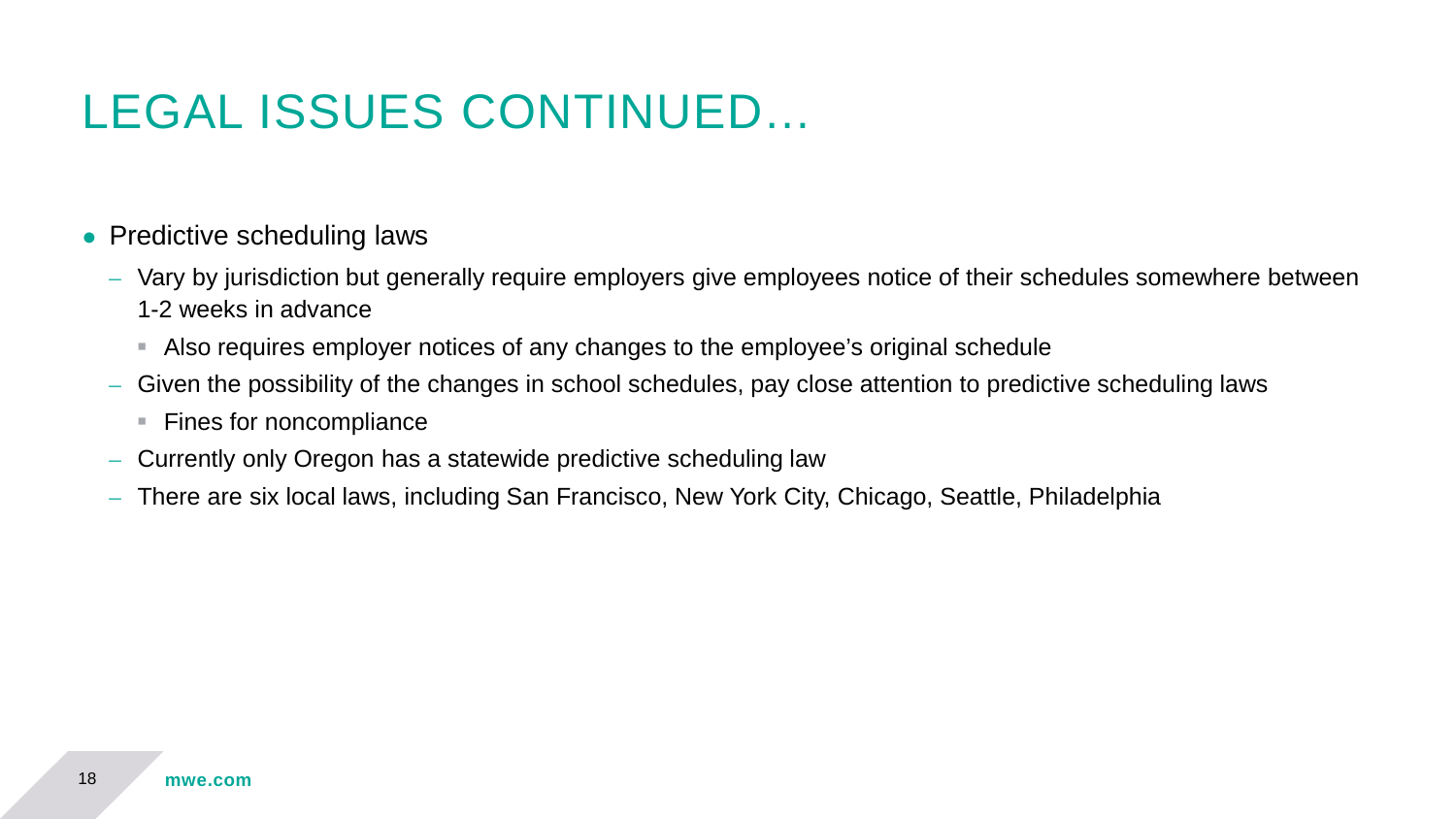### LEGAL CONSIDERATIONS

- Leave / telework decisions should be funneled through one person or department to ensure consistency
	- Important all decisions are made in a fair, nondiscriminatory manner
- Should leave decisions also be tracked?
	- A tracking chart helps ensure leave decisions are fair, justified, and defensible
	- A tracking chart may be discoverable in litigation
- Ways to maintain privilege / confidentiality
	- Companies that have legal departments should consider having Legal track the decisions or work with Legal
	- The self-critical analysis privilege
		- Protect records reflecting confidential internal investigations and self-evaluative analyses
		- Availability of this privilege varies by jurisdictions
		- Qualified privilege, not absolute (protects subjective information but not underlying objective facts)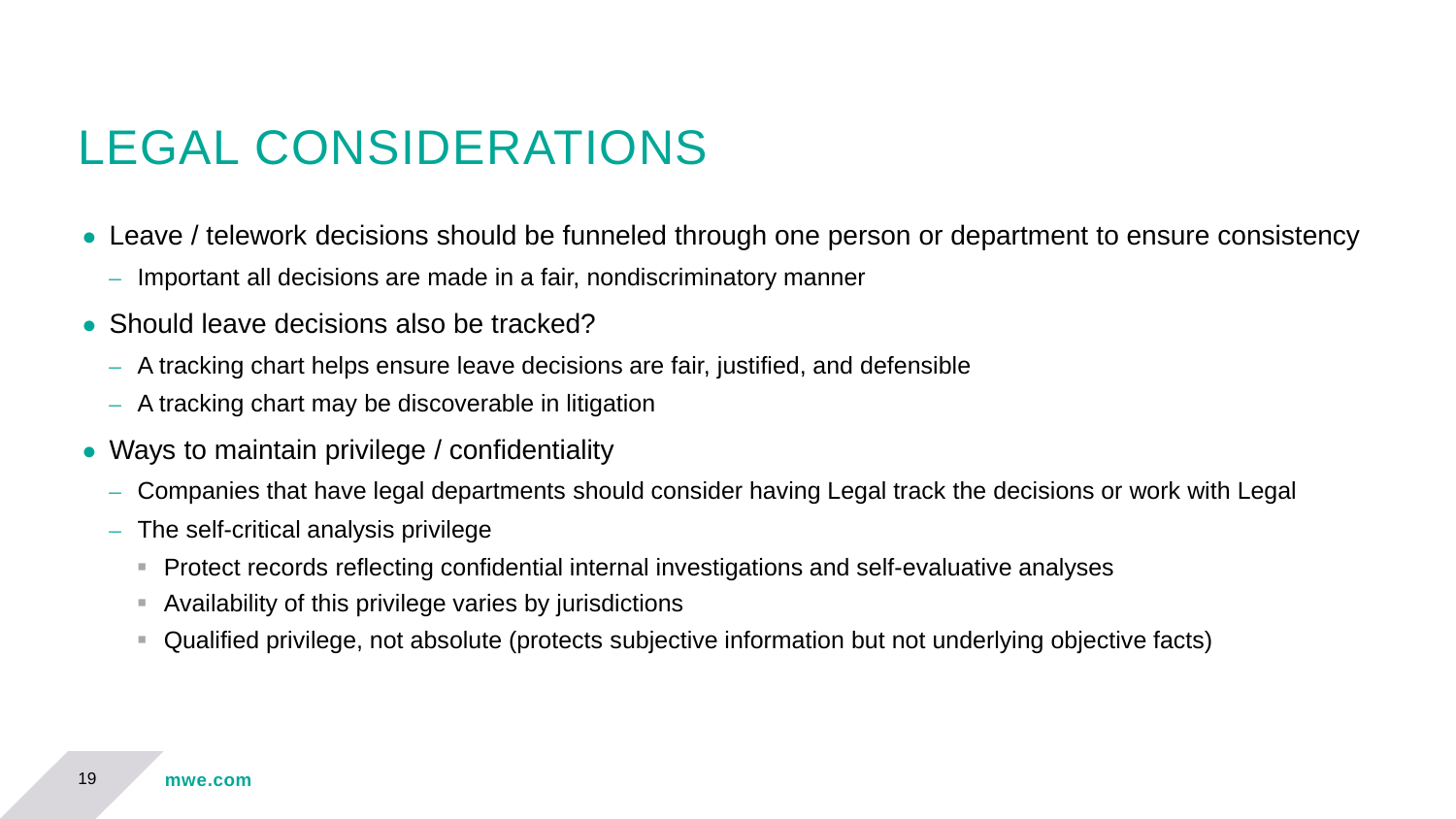#### PRACTICAL CONSIDERATIONS

- Employers may want to prepare a telework agreement to ensure mutual understanding of the employee's duties and hours while working remotely
	- Specify expectations around hours, performance, availability, productivity for both exempt and nonexempt employees
	- Check in with employees regularly to ensure both employer and employee needs and expectations are met
- Document any flex schedule or intermittent leave arrangements, and any performance expectations or issues regarding same
- Understand that some employees working remotely will also be managing their child's Zoom class
	- Create an understanding but professional atmosphere if some employees deal with childcare interruptions while on work virtual meetings or calls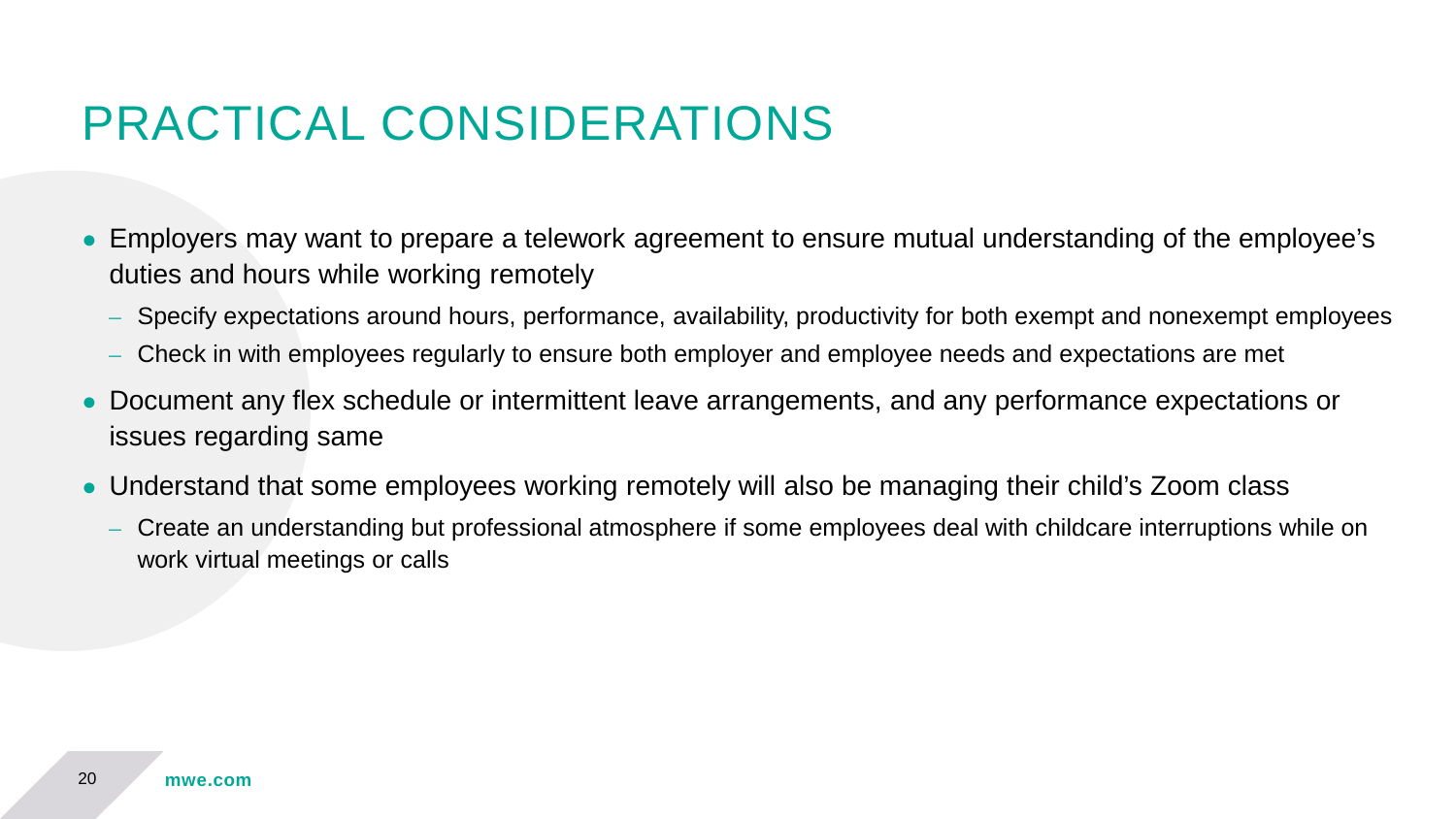#### PRACTICAL CONSIDERATIONS CONTINUED

- $\bullet$  Can offer flexible work hours
- Can consider an alternative workweek schedule
	- Defined as more than eight hours of work in a 24-hour period without overtime pay—
	- Requirements vary by state law
	- In California, requires the support of at least two-thirds of the affected workers
- Consider having employees work collaboratively on their schedules to adjust for respective childcare responsibilities
	- Some employers have considered informal "pods" of employees, wherein one employee might work in the morning while his or her coworker handles childcare responsibilities for both of their children, and in the afternoon, the other employee works
- Unpaid leave
	- Helps retain quality employees and eliminate employee turn over costs
- Subsidizing childcare costs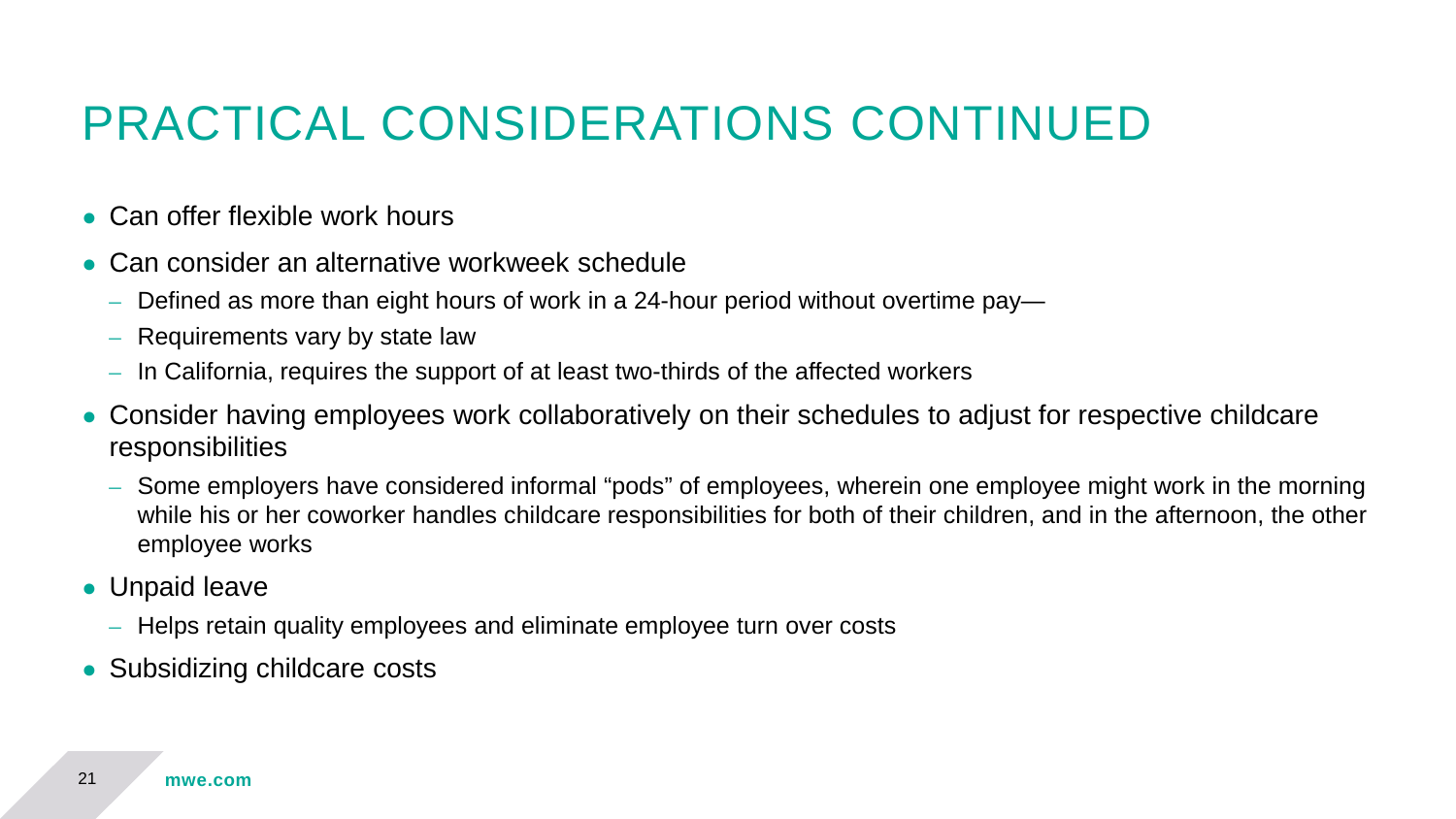#### PRACTICAL CONSIDERATIONS CONTINUED

- Part-time work options for employees
	- Employee workload is reduced, and pay is reduced accordingly
	- Allows employers to retain good employees through the pandemic with the goal of returning to full-time status in the future
	- Main issues associated with this option include:
		- Determining whether the option will be available for all employees (or only those with children)
		- Ensuring health benefits are still available (many employer-sponsored health benefit plans require a minimum number of hours of work per week for eligibility)
		- **Ensuring compliance with wage and hour laws**
- Shared work arrangements for working parents
	- The idea is to match two employees to share a job
	- Same issues as the part time option above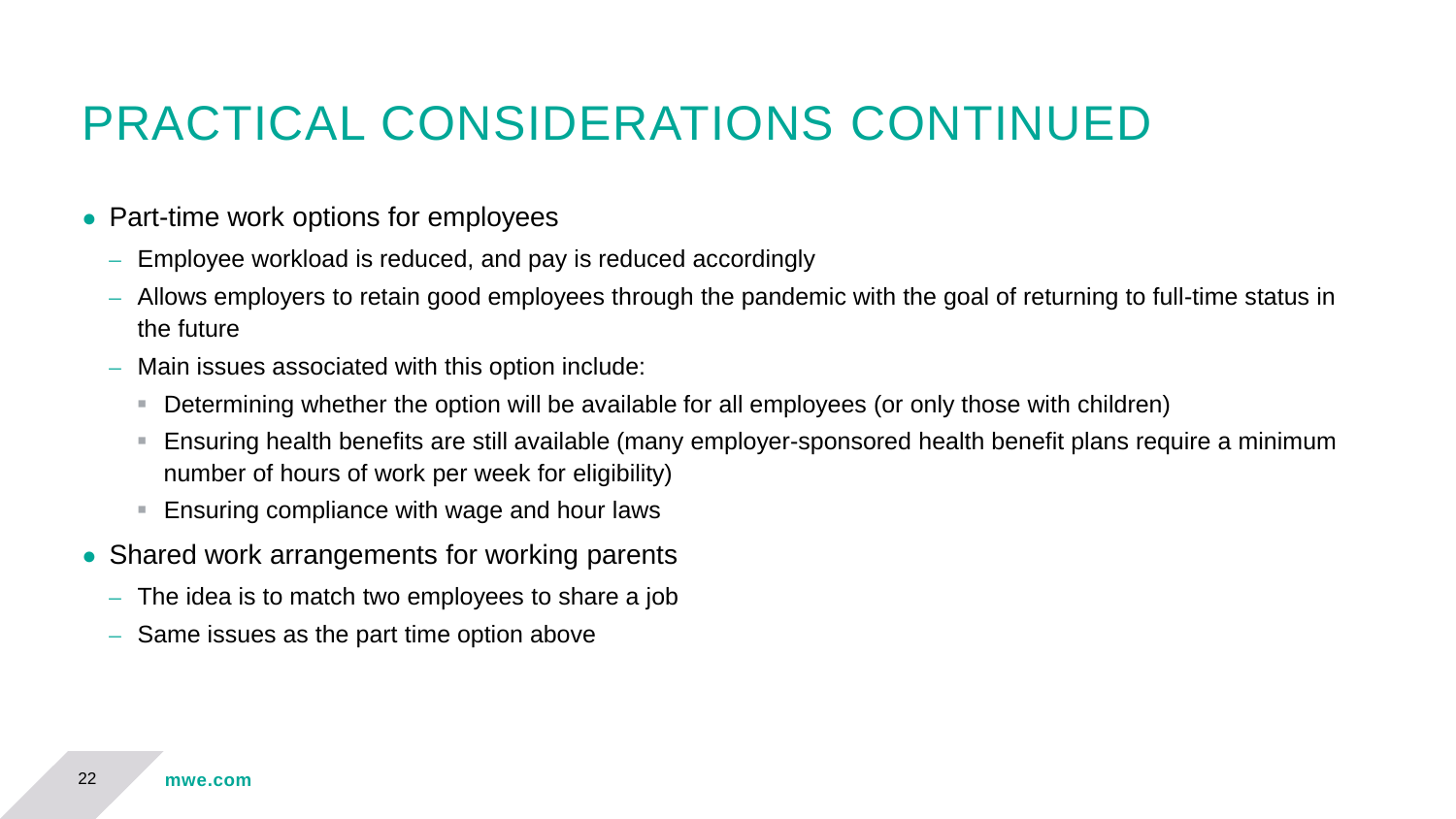#### PRACTICAL CONSIDERATIONS CONTINUED

- One–room schoolhouse (space for school-age kids on company property)
	- Proctors are provided and the kids are allowed to stay in designated areas during the workday
	- Requires employers to address potential policies on
		- Children who are ill
		- How to screen proctors
		- When to allow "visitors" on the property
		- How to manage kids' behavioral issues
		- $\blacksquare$  How best to allow children to work out their energy during the day
	- Best to partner with existing, certified daycare of afterschool providers
- Partner with a local daycare or afterschool program and supplement the cost
	- This allows employees to have a viable childcare option that is not on the employer's premises for the 2020-2021 school year or until schools and daycares return to a more normal schedule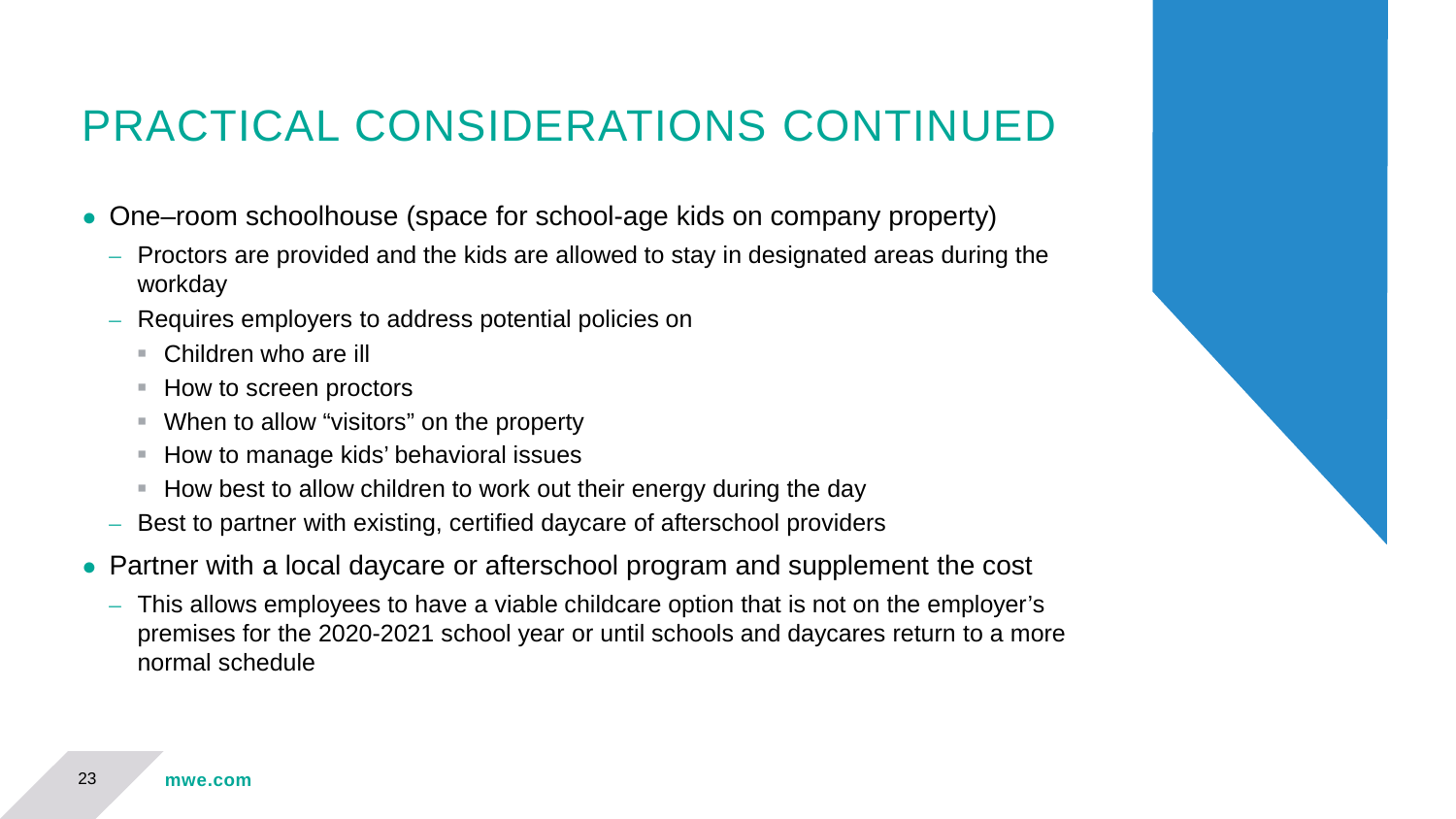## HOW TO DETERMINE WHICH OPTIONS ARE BEST FOR YOU?

- Can assess employee needs through a survey
	- Allows employers to collect feedback on what employees really need to effectively work and care for their family, without spending precious time and resources implementing the wrong benefits
- Considerations around liability, safety, nondiscrimination rules and tax considerations exist and should not be overlooked
- Consult counsel to develop customized, practical solutions for your business